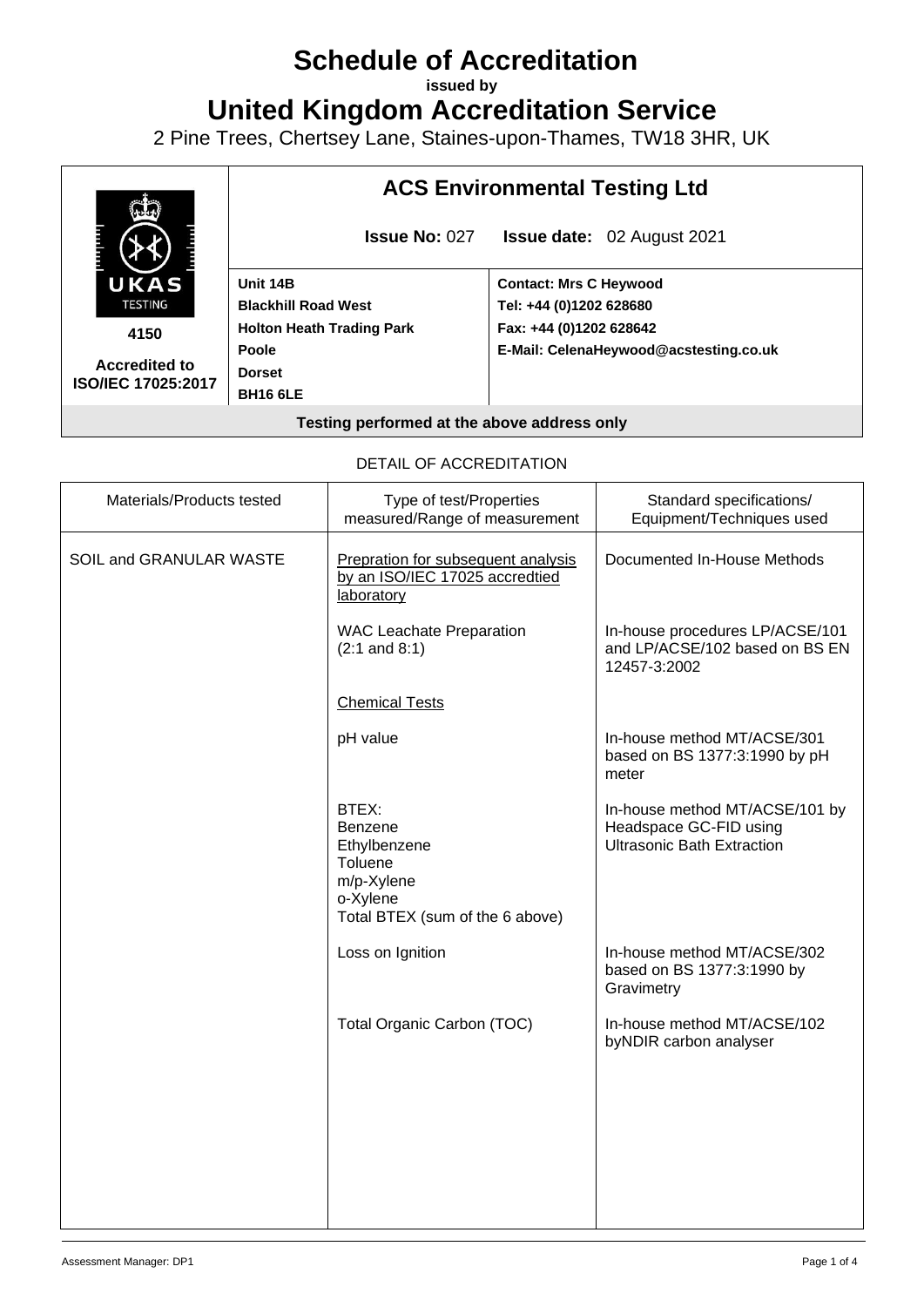

**Accredited to ISO/IEC 17025:2017**

### **Schedule of Accreditation issued by United Kingdom Accreditation Service**

2 Pine Trees, Chertsey Lane, Staines -upon -Thames, TW18 3HR, UK

## **ACS Environmental Testing Ltd**

**Issue No:** 027 **Issue date:** 02 August 2021

**Testing performed at main address only**

| Materials/Products tested | Type of test/Properties<br>measured/Range of measurement                                                                                                                                                                                                                                                                                                                                                            | Standard specifications/<br>Equipment/Techniques used                                                                                                    |
|---------------------------|---------------------------------------------------------------------------------------------------------------------------------------------------------------------------------------------------------------------------------------------------------------------------------------------------------------------------------------------------------------------------------------------------------------------|----------------------------------------------------------------------------------------------------------------------------------------------------------|
| SOIL                      | <b>Chemical Tests</b>                                                                                                                                                                                                                                                                                                                                                                                               | Documented In-House Methods to<br>meet the requirements of the<br><b>Environment Agency MCERTS</b><br>Performance Standard - Chemical<br>testing of soil |
|                           | <b>Total Extractable Metals:</b><br>Arsenic<br>Cadmium<br>Chromium<br>Copper<br>Lead<br><b>Nickel</b><br>Selenium<br>Zinc                                                                                                                                                                                                                                                                                           | In-house method MT/ACSE/201 by<br><b>ICP-OES</b>                                                                                                         |
|                           | <b>Total Petroleum Hydrocarbons</b><br>$C_{10}$ - $C_{40}$                                                                                                                                                                                                                                                                                                                                                          | In-house method MT/ACSE/105 by<br><b>GC-FID</b>                                                                                                          |
|                           | Mercury                                                                                                                                                                                                                                                                                                                                                                                                             | In-house method MT/ACSE/202 by<br>cold vapour AAS                                                                                                        |
|                           | Polynuclear Aromatic Hydrocarbons<br>(PAH's):<br>- Naphthalene<br>- Acenaphthylene<br>- Acenaphthene<br>- Fluorene<br>- Phenanthrene<br>- Anthracene<br>- Fluoranthene<br>- Pyrene<br>- Benzo(a)anthracene<br>- Chrysene<br>- Benzo(b)fluoranthene<br>- Benzo(k)fluoranthene<br>- Benzo(a)pyrene<br>- Indeno(1,2,3-c,d)pyrene<br>- Dibenz(a,h)anthracene<br>- Benzo(g,h,i)perylene<br>Total PAH's (SUM of 16 Above) | In-house method MT/ACSE/108 by<br>GC-MS                                                                                                                  |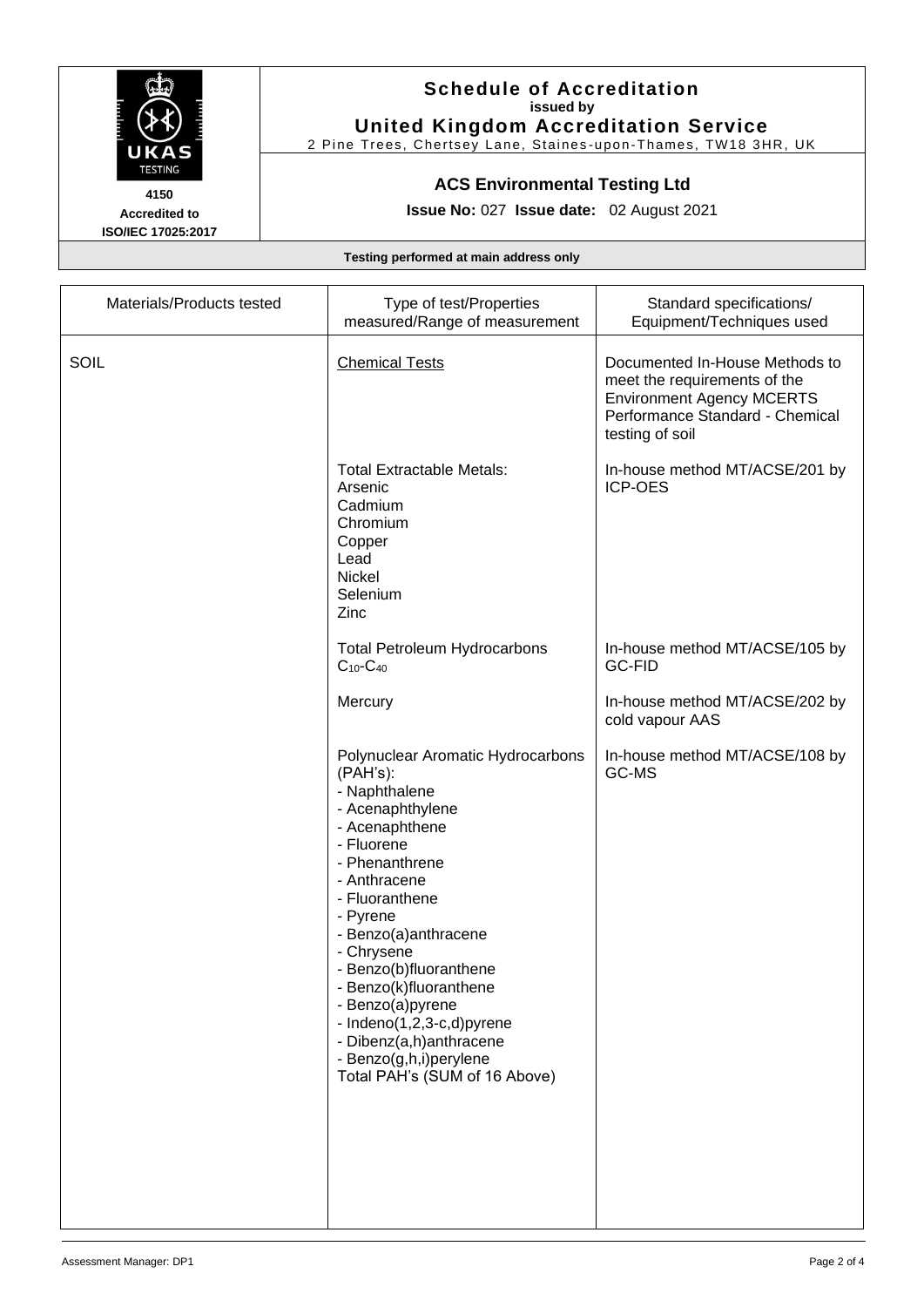

**Accredited to ISO/IEC 17025:2017**

#### **Schedule of Accreditation issued by United Kingdom Accreditation Service**

2 Pine Trees, Chertsey Lane, Staines -upon -Thames, TW18 3HR, UK

## **ACS Environmental Testing Ltd**

**Issue No:** 027 **Issue date:** 02 August 2021

**Testing performed at main address only**

| Materials/Products tested                                          | Type of test/Properties<br>measured/Range of measurement                                                                             | Standard specifications/<br>Equipment/Techniques used                                       |
|--------------------------------------------------------------------|--------------------------------------------------------------------------------------------------------------------------------------|---------------------------------------------------------------------------------------------|
| SURFACE AND GROUND<br><b>WATERS and LEACHATES</b>                  | <b>Chemical Tests</b>                                                                                                                | Documented In-House Methods                                                                 |
| Ground Waters, Surface Waters<br>and Laboratory Prepared Leachates | Ammonium Nitrogen                                                                                                                    | In-house method MT/ACSE/203 by<br>spectrophotometry                                         |
| Ground Waters, Surface Waters<br>and Laboratory Prepared Leachates | Anions:<br>chloride<br>fluoride<br>nitrate<br>phosphate<br>sulphate<br>nitrite                                                       | In-house method MT/ACSE/204 by<br>Ion Chromatography using Dionex<br>and Metrohm IC Systems |
| <b>Laboratory Prepared Leachates</b>                               | Anions:<br>bromide                                                                                                                   | In-house method MT/ACSE/204 by<br>Ion Chromatography using Dionex<br>and Metrohm IC Systems |
| Ground Waters, Surface Waters<br>and Laboratory Prepared Leachates | <b>Electrical conductivity</b>                                                                                                       | In-house method MT/ACSE/303 by<br><b>Conductivity Meter</b>                                 |
| Ground Waters, Surface Waters<br>and Laboratory Prepared Leachates | pH value                                                                                                                             | In-house methodMT/ACSE/301 by<br>pH meter                                                   |
| Ground Waters, Surface Waters<br>and Laboratory Prepared Leachates | Metals:<br>Antimony<br>Arsenic<br><b>Barium</b><br>Cadmium<br>Chromium<br>Copper<br>Lead<br>Molybdenum<br>Nickel<br>Selenium<br>Zinc | In-house methodMT/ACSE/205 by<br><b>ICP-OES</b>                                             |
| Ground Waters, Surface Waters<br>and Laboratory Prepared Leachates | <b>Total Dissolved Solids</b>                                                                                                        | Test Procedure MT/ACSE/304                                                                  |
| Laboratory Prepared Leachates,<br>Ground Waters, Borehole Waters   | Mercury                                                                                                                              | In-house methodMT/ACSE/202 by<br>cold vapour AAS                                            |
| Ground Waters, Surface Waters<br>and Laboratory Prepared Leachates | <b>Total Suspended Solids</b>                                                                                                        | In-house methodMT/ACSE/305 by<br>gravimetry                                                 |
| Ground Waters, Surface Waters<br>and Laboratory Prepared Leachates | Biochemical Oxygen Demand                                                                                                            | In-house methodMT/ACSE/306 by<br>DO meter                                                   |